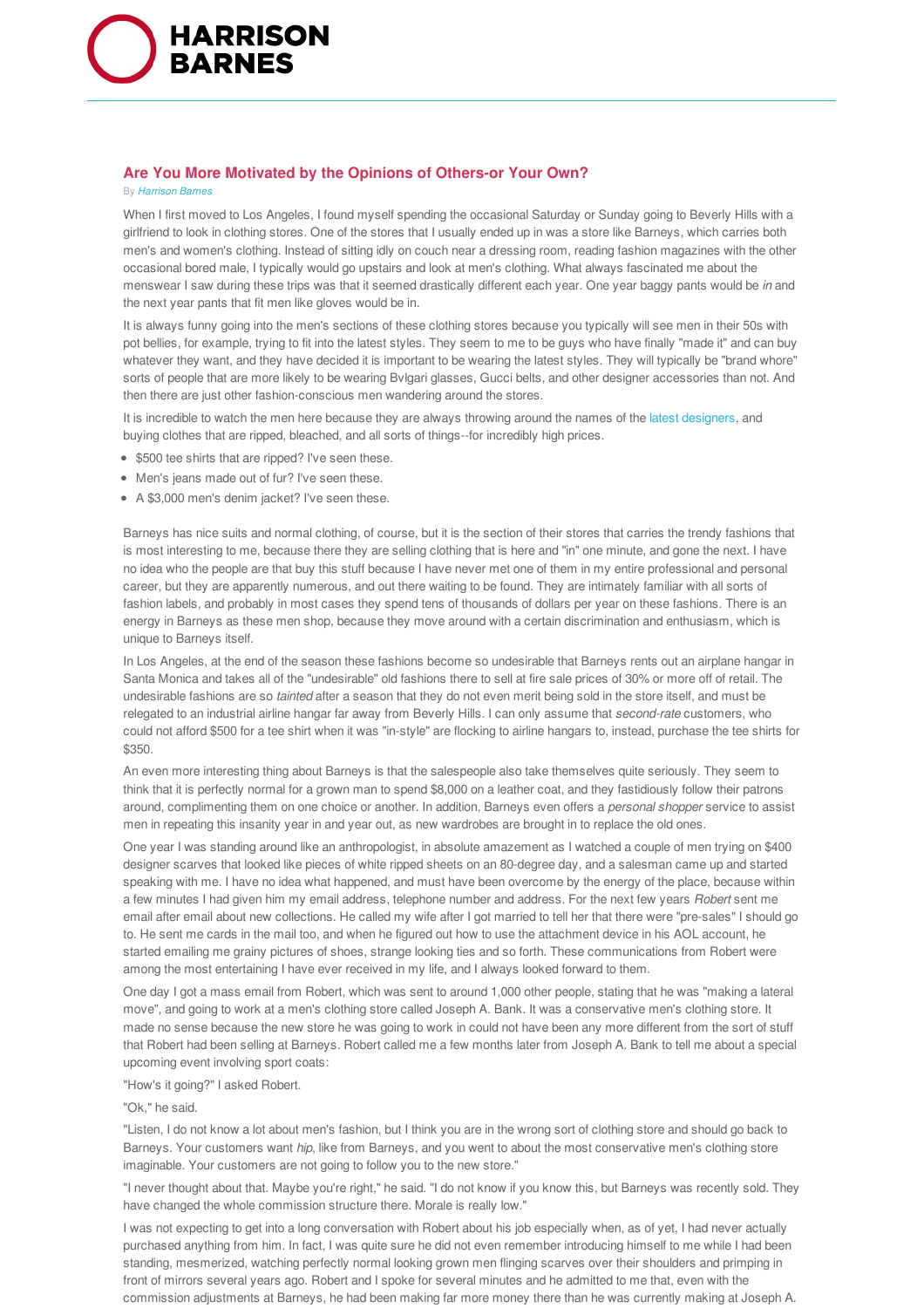Bank. He thanked me for my career advice.

A few months later I got another mass email from Robert, stating that he had made another lateral move, this time to another men's clothing store, Saks Fifth Avenue.

# *"NICE WORK!"* I responded to the email.

They have marked down all of the Roberto Cavaleri's 20% until the 1st. Please see me. He responded. Since I had only a vague understanding that Roberto Cavaleri was a designer, I figured Robert must have been doing well, especially since, in this case, the name of the designer was Italian and sounded quite high fashion.

My experience with Robert and Barneys gave me a real understanding of people because the world of men's clothing says so much to me about who people are. In the world there are essentially two types of people: Externally motivated people and internally motivated people. People who are motivated internally will typically be motivated by the things that they believe are correct and right. In the realm of clothing, for example, they are likely to make decisions based on the things that they feel are right and correct, and not necessarily based on others' influence. Someone internally motivated would pick out clothes that they like without being too influenced by the opinions of others, for example. They would not feel like they were doing something wrong if they were not wearing the latest fashions.

The second sort of person makes decisions in large part based on what others believe is the appropriate or correct thing to do. If the fashion powers declare that tight men's pants are in, these sorts of people will wear tight pants. If the fashion powers declare that loose fitting, baggy and wrinkled pants are in, they will wear these. People who are highly motivated by others' opinions often have an extremely difficult time making any decisions *without* relying upon the opinions of others.

In my experience, people out there are generally either motivated by others' opinions, or motivated by their own opinions.

I have always had a fascination with artists because, in large part, the difference between a good and an average artist is that the better artist often tries to completely ignore the opinions of others. In high school I went to a school called Cranbrook-Kingswood, which also had an art academy attached to it, and lots of graduate students were studying art there. It is actually a pretty good art school, and it was always interesting to see the projects the artists worked on around campus. One thing that I noticed is that the artists were always trying to do projects that were completely shocking and different from anything else out there. For example, one day I might be walking through the campus and see a car painted all different colors and a man lying face-down on the car, wearing nothing but a swimming suite. This sort of thing would be considered an "art" project of some sort. The idea was that these artists were all really "thinking outside the box", and were trying to do things that were completely unexpected and of their own making. They wanted to be doing a form of art that was informed by what was inside of them, not something that copied the opinions of others.

The pressure to conform to others' opinions is a major one in our society. Numerous people out there are constantly trying to conform to what others think and believe is the right thing to do, and for this reason, most of their actions are chosen based upon what others feel and believe is the most important thing to do. The experience of the people who shop and spend their time in the "high-style" areas of Barneys is a perfect example of this. These people are trying to largely do something (in this case, follow styles) based on what other people declare to be the "in styles" of the moment. They base much of their decisions about how to be and act on the opinions of others, and not necessarily on what they are likely to be comfortable doing. They are likely to constantly ask others for feedback about how they are doing.

- They may choose a restaurant and eat at a restaurant because it is considered the best place at the time, and they want to tell others that they ate there--but they may not necessarily really want to eat at the restaurant.
- They may choose a place to work because it is considered a good place to work by others, not because they feel comfortable working there.
- They will ask for approval at work in order to understand whether or not they are doing a good job--less so than simply understanding this internally.
- They purchase things that are recommended more so than the things that appeal to them, or which they like.

People who are *external-focused* always use sources of reference outside of themselves to understand whether or not they are doing a good job in work and in life. If you are an external-focused person, the chances are very good that:

- You prefer working in jobs in which you are constantly getting lots of feedback and being told how you are doing.
- You like it when people help you set performance goals.

People who are externally motivated look to what others are saying, and to the outside world for guidance in their life, and to understand reality. This is how a large proportion of the world is.

In contrast, people who are more motivated by their own opinions are more like the artists I described earlier. They simply judge the world and their own lives based on their own opinions about what is correct, or what is best for them--and mostly without referring to others' opinions for guidance. These people's opinions are generally based on what they believe, not on what others believe.

- They may seek out information from others when making decisions, but will ultimately make decisions for themselves.
- They are internally motivated, not motivated by others. They may not require management, for example.
- They resist feedback from others, and in fact, prefer little or no feedback.
- They know they have done a good job based on how they feel, not based on what others say.

In your career and life you are either more motivated by your own opinions about what is right and how things should work- or you are more motivated by the opinions of others.

I am sure you know of people who are always judging you, themselves, and others based on what other people say is the correct thing to say or do. I am sure you also know of people who do not judge themselves and others based so much on what other people say is the correct thing to say or do.

Regardless of which sort of person you are, it is important that you embrace this person. You are almost certainly never going to change the sort of person you are, and understanding what sort of person you are is something that can allow you to make full use of your strengths. You may be best in a job that does not require the approval of others--or, you may be best in one that does. It does not matter. What is important is that you understand the sort of person you are, embrace it, and make sure you are doing work that makes the most of your natural tendency to be one sort of person or the other.